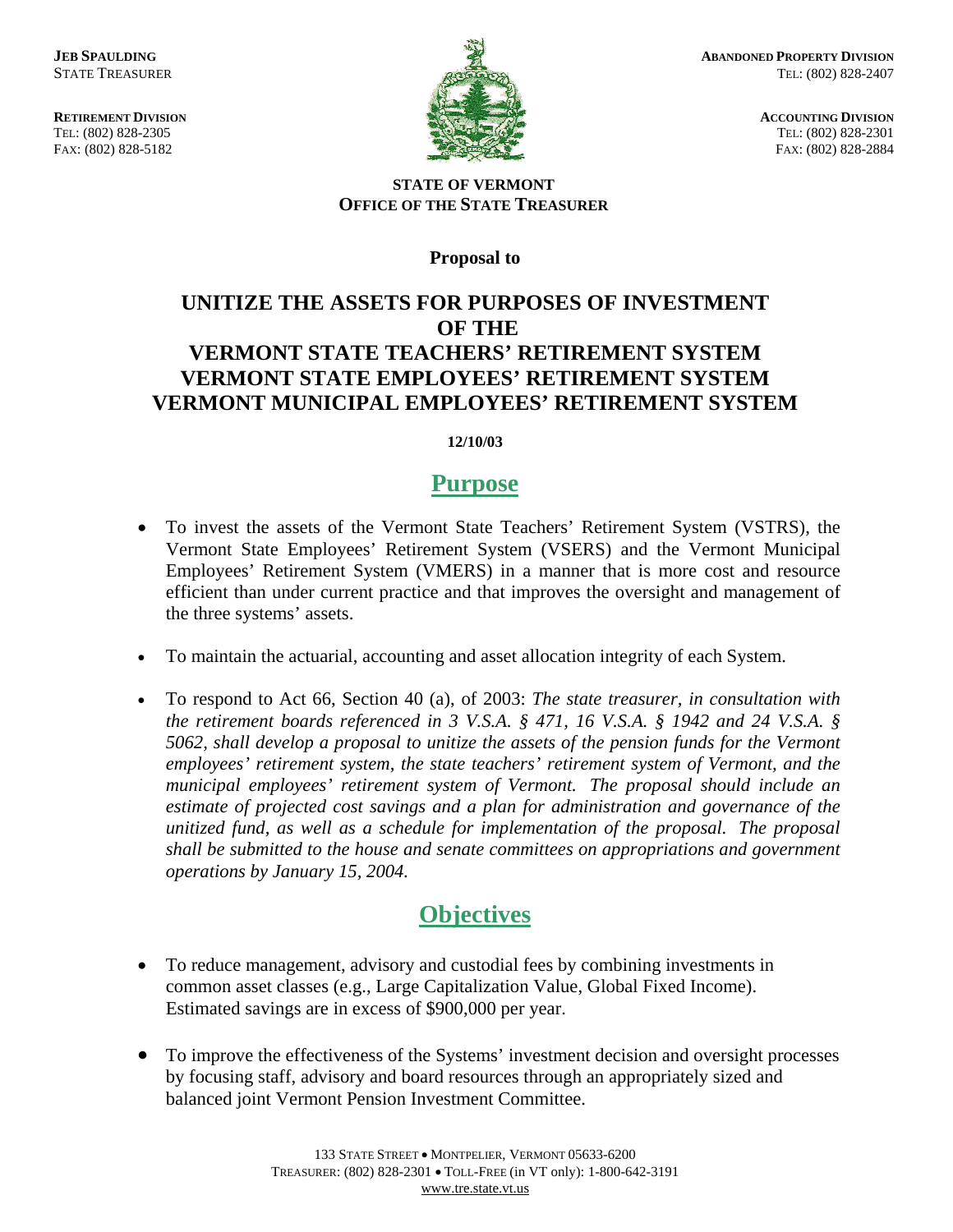### **Unitization of Assets Defined**

Unitization is a form of investment accounting that allows one pension fund's assets to be pooled with the assets from other pension funds for investment purposes, while maintaining its own separate identity for actuarial, accounting and asset allocation purposes. Each pension fund in a unitized system essentially owns shares in a pool. Investment growth and income are allocated to the individual funds based on the number of shares owned.

The pension funds will not be combined into a one-size-fits-all structure. Rather, each asset class will be a separate investment sleeve and each system will be able to invest in a particular sleeve, depending upon the system's unique asset allocation.



## **Estimated Cost Savings**

While each system will retain its unique asset allocation, significant savings will be achieved through increased efficiencies and economies of scale.

Since investment manager fees are based on a tiered fee schedule, with the size of the portfolio under management ultimately determining the average (%) fee paid for each account, by consolidating assets in principal asset classes, management fees will be reduced considerably by this proposal. For example, at present there are five separate large cap managers for the three pension funds: Fidelity, Baring, Alliance, Delaware and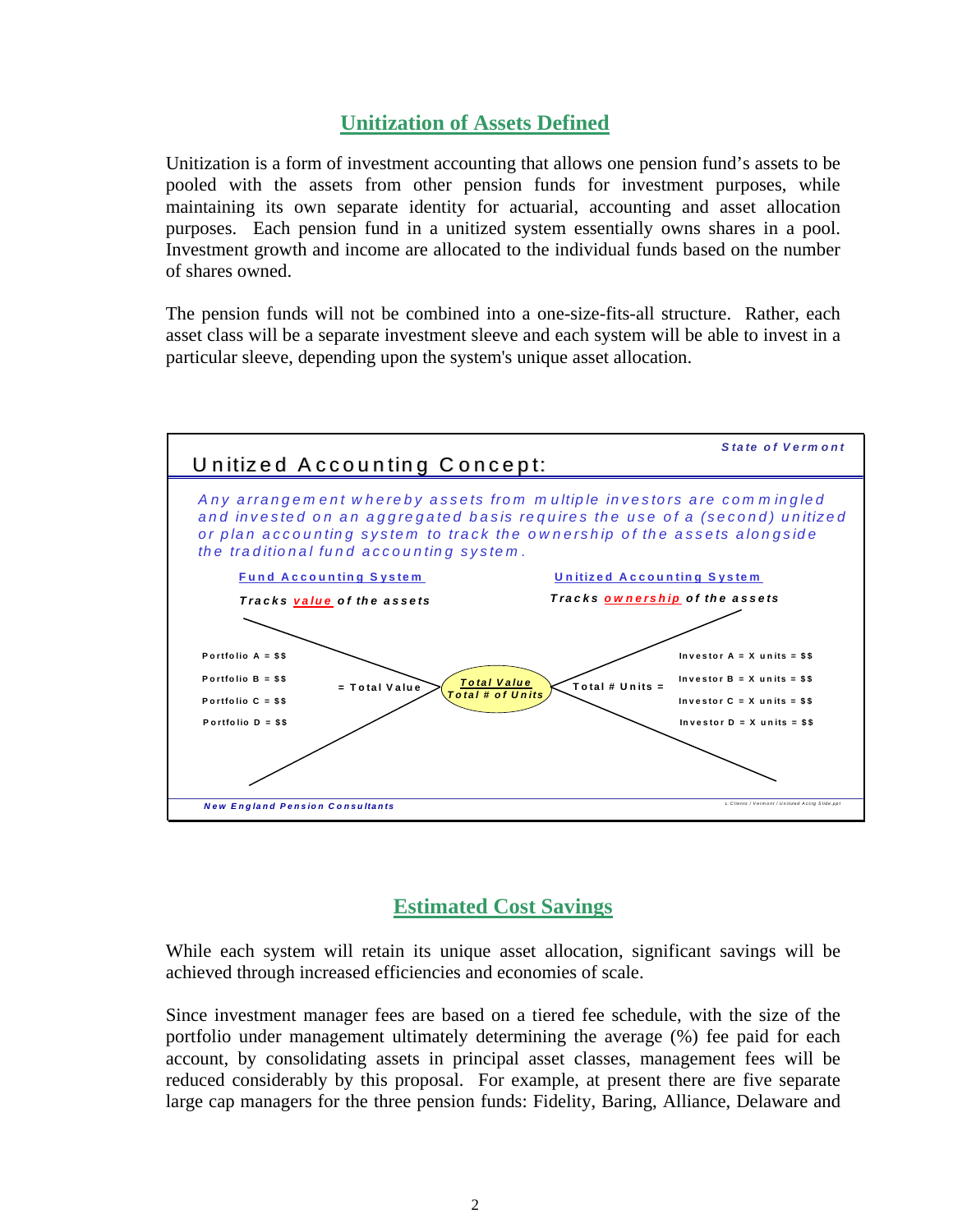SSGA. These five managers collectively manage eight individual equity portfolios, which under a unitized system could be combined into three to four portfolios held in one unitized large cap equity sleeve. This same process can be applied to small cap, international, fixed income, real estate and alternative asset classes.

Immediate cost savings will be achieved at State Street, our custodian bank, because the total number of individual accounts and portfolio transactions will be decreased. In addition, some commingled funds will be able to be eliminated, allowing for greater securities lending exposure and additional revenue. Additional savings will come from the investment consultant, NEPC.

Staff and administrative expenses in the Vermont Treasurer's Office will be reduced and available for reallocation with the creation of the Vermont Pension Investment Committee. At present, in addition to administering an unusually large number of contracts for pension assets the size of Vermont's, several staff members of the Treasurer's Office prepare for, attend and support quarterly investment meetings for each of the three boards.

NEPC has estimated savings, not including savings in the Office of the Treasurer, to be in excess of \$900,000 per year. The following chart details an example of how the fee savings could be realized given the tiered fee schedule:

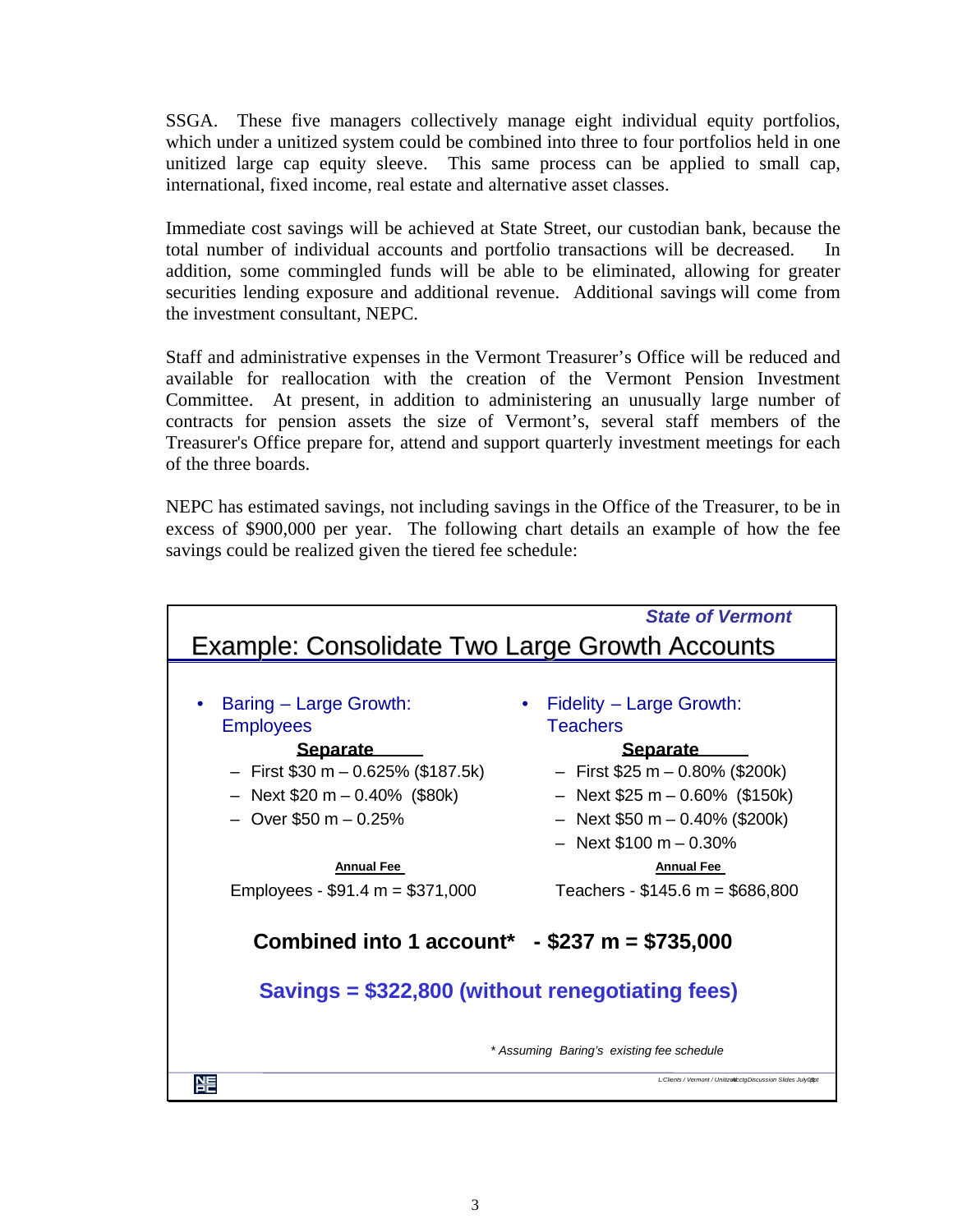### **Unitized Investments Schedule**

Initially, the following investment categories are expected to be available for allocation of investment funds by each retirement system; other categories may be added as needed (each system will not necessarily use all of these investment categories):

|                                      |                      | <b>Equities</b> |                                       |
|--------------------------------------|----------------------|-----------------|---------------------------------------|
| Large Cap Value                      | Large Cap Core/Index |                 | Large Cap Growth                      |
| Small/Mid Cap Value                  |                      |                 | Small/Mid Cap Growth                  |
| <b>International Large Cap Value</b> |                      |                 | <b>International Large Cap Growth</b> |
| <b>Fixed Income</b>                  |                      |                 |                                       |
|                                      | Core Domestic        | International   |                                       |
|                                      | <b>High Yield</b>    | Global          |                                       |
|                                      |                      |                 |                                       |
| <b>Real Estate</b>                   |                      |                 | <b>Alternatives</b>                   |
| $(2-3 R.E.$ managers)                |                      | Venture Capital | Other Direct Investments/Funds        |

## **Administration and Governance**

The three existing retirement boards will continue to oversee the operations of each system in such areas as actuarial valuation, medical disability, benefit revisions, State contribution levels and general administration, as specified in Vermont Statutes.

In addition, statutes will be amended to provide for a new joint investment committee, Vermont Pension Investment Committee (VPIC), to oversee and administer the investment assets of each of the three Vermont Retirement Systems.

The capacity for effective investment oversight and administration will be significantly enhanced by this proposal. Given the small size of the individual funds, it is difficult to justify the expenditures necessary to provide the optimal level of investment education and support to three boards. Over time, the VPIC can be expected to gain an improved capability that is likely to improve the investment performance for all three funds.

The relationship between the existing boards and the new VPIC has been carefully considered. Actuarial valuation will remain the responsibility of the individual pension system boards. Subsequent to actuarial valuation and liability studies being completed and approved by system boards, VPIC will then have the responsibility of maintaining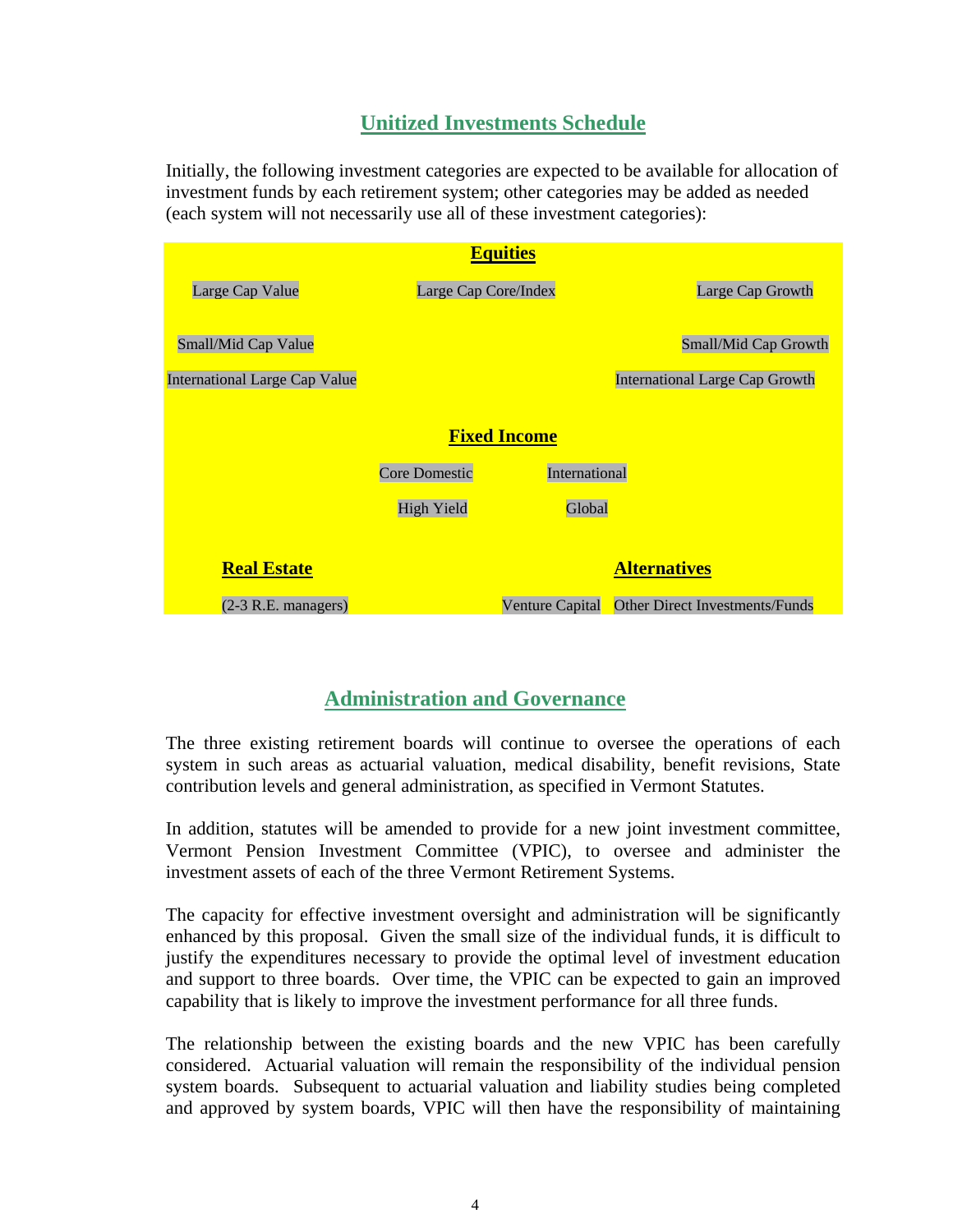investment asset allocation for each system and investment of funds. Prior to final approval or subsequent revision by VPIC of investment asset allocation for a particular system, a report shall be delivered to the pension system board explaining the asset allocation recommendation. That board, within 30 days, shall have the power to approve or reject the proposed asset allocation, but shall not have the power to make revisions. If no response is made within 30 days, the asset allocation proposal shall be deemed approved. The VPIC would then be responsible for implementing the new asset allocation, including the selection of outside investment managers when necessary. The existing asset allocation in place at the time of the creation of the VPIC shall remain in place until approval or revision pursuant to the above process.

The primary objective of the VPIC will be maximization of investment returns within acceptable levels of risk through a broadly diversified investment portfolio. Specific responsibilities will include:

- Asset allocation, subject to the approval process referenced above
- Selection and oversight of a pension consultant and custodian bank
- Selection and oversight of investment managers
- Establishment of appropriate investment policies and guidelines
- Maintaining a high level of investment knowledge through educational offerings
- Communication with the Treasurer's office regarding all matters relating to investment of the systems' assets.

### **Composition of Vermont Pension Investment Committee**

The Vermont Pension Investment Committee (VPIC) will be comprised of nine members, as follows:

- 2 VSEA or VRSEA members from the VSERS Board
- 2 Teacher, active or retired, members from the VSTRS Board
- 1 VMERS Board Member
- 1 Governor or Designee
- 1 Gubernatorial appointee with investment experience
- 1 Treasurer or Designee
- 1 Treasurer appointee with investment experience
- 9 Total

The VSEA and VRSEA members of the VSERS Board shall elect two members and one alternate to the VPIC. The active and retired teacher members of the VSTRS boards shall elect two members and one alternate to the VPIC. The employee and employer members of the VMERS Board shall elect one member and one alternate member of the Board to the VPIC. Members of the VPIC shall serve at the pleasure of the appointing authority and shall annually elect a Chair and Vice Chair.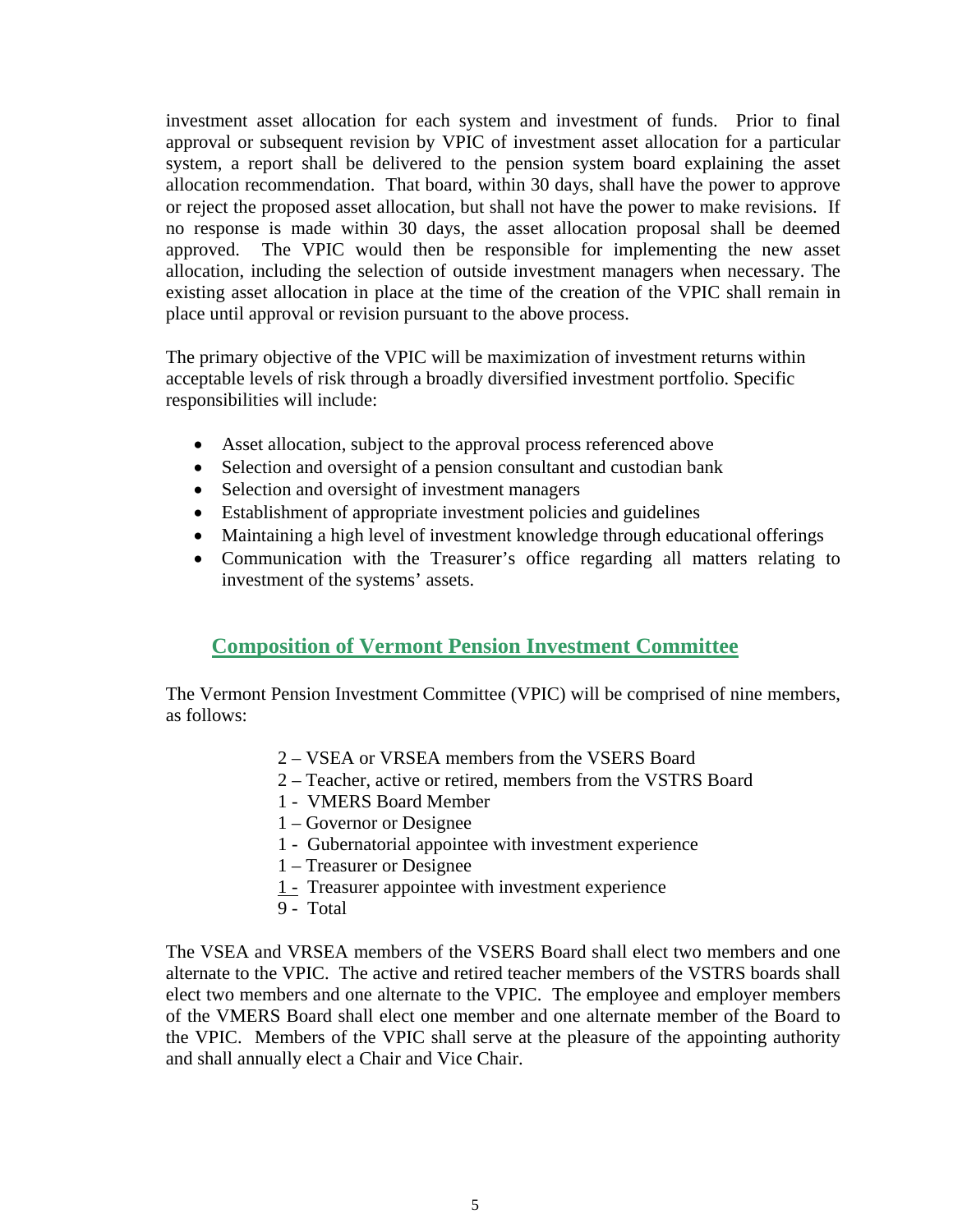# **Implementation Plan & Schedule**

March 2004 – Bill passes and is signed by Governor June 2004 – New board members appointed June 2004 – Managers and custodians notified of new investment process July 2004 - Initial meeting of the VPIC – discussion of implementation issues Aug. / Sept. 2004 – Interview all existing managers by asset class Oct. 2004 – Meeting with custodian to discuss reporting issues a) Report format b) Sleeve structure c) Accrual of management fees and expenses Nov. 2004 – Meeting to review final proposed manager structure and discuss transition December 31, 2004 – Unitized accounting system initiated Jan. / Feb. 2005 – Manager transitions conducted

After three years of implementation, a thorough evaluation of the unitized investment system will be conducted by an independent entity to document realized savings and effectiveness of the VPIC, or lack thereof. The evaluation will be delivered to the relevant legislative committees and all retirement boards.

# **Unitization Q&As**

*Will there still be a need for Individual Retirement Boards?* 

Yes, the existing boards will still have important roles. Examples of the kinds of responsibilities they will maintain include:

- Engagement of the actuarial consultant and approval of all actuarial studies and reports
- Periodic review of benefit and contribution levels for members of the system
- Review and approval of budget requests to Legislature, including funding adequate to cover benefit payouts
- Oversight of the provision of services and dissemination of information to members
- Investigation and voting on all disability retirement allowances
- Initiation of statutory and regulatory changes deemed necessary for the fair and effective functioning of each system
- All matters of a non-investment nature including, but not limited to, hearings of petitions from System members.

*What will be the major responsibilities of the Vermont Pension Investment Committee?* 

• Maximization of investment returns within acceptable levels of risk though broadly diversified investment portfolios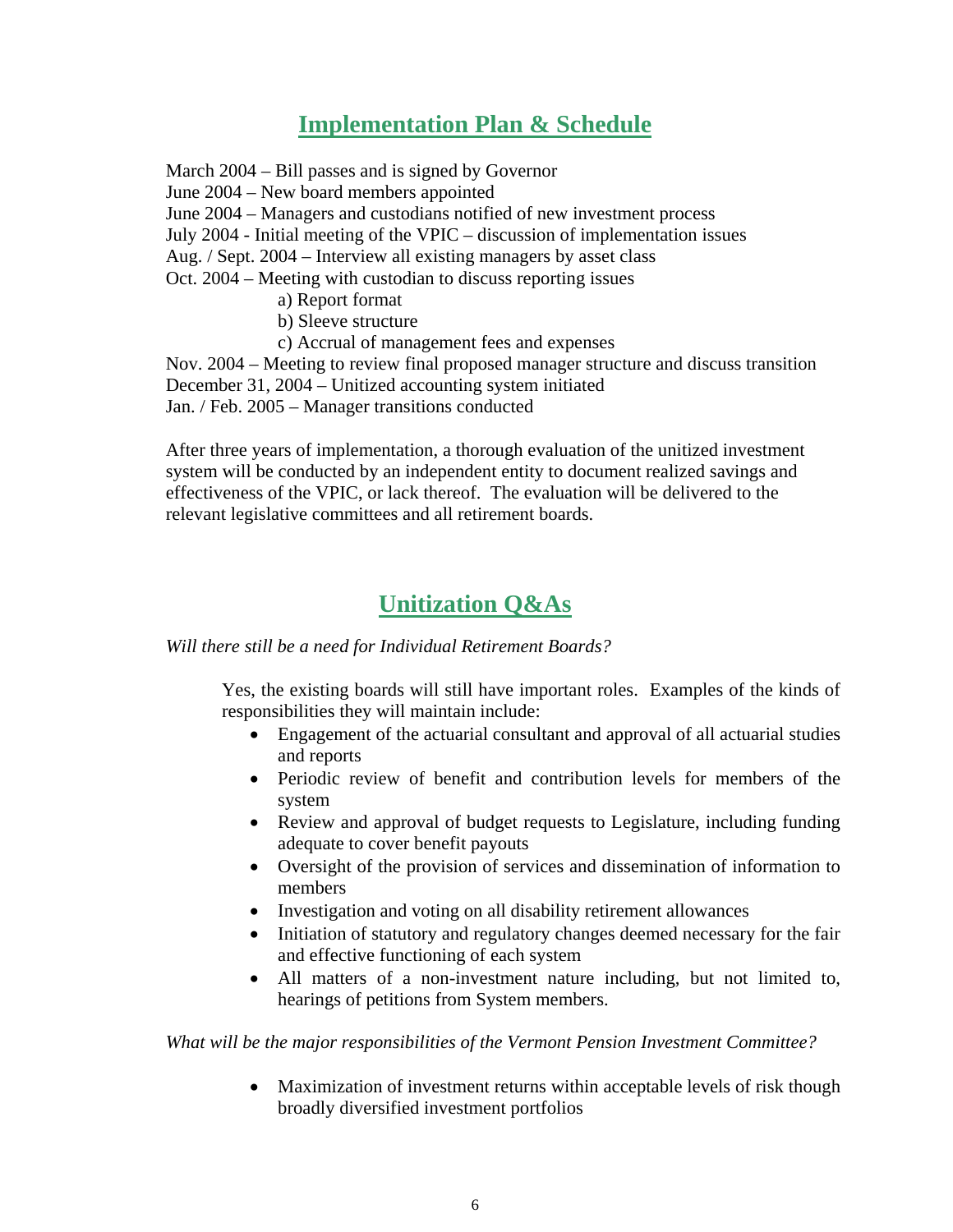- Allocation of assets, subject to approval by the relevant retirement board
- Selection and oversight of pension consultant and custodian bank
- Selection and oversight of investment managers
- Establishment of appropriate investment policies and guidelines
- Communication with the Treasurer's office regarding all matters relating to investment of Systems' assets.

*Realizing that the performances of the three systems have been different in the past, should we feel comfortable combining investment decisions into one investment committee?* 

The investment performances of the three systems have been slightly different, but keep in mind that results (relative performances) depend on the time period examined.

Because each retirement system has its own asset allocation, based on actuarially derived target rates of return, much of the small investment variance is caused by differing asset class weights.

A well-balanced investment committee with adequate staff and consulting support should be able to improve the performance of all three funds, while reducing management fees.

*Will a smaller number of managers be detrimental in terms of diversification and risk management?* 

Diversification is not normally thought of as a function of multiple managers. Barron's Dictionary of Finance and Investment terms defines diversification as, "spreading of risk by putting assets in several categories of investments – stocks, bonds, money market instruments, and precious metals, for instance, or several industries, or a mutual funds, with its broad range of stocks in one portfolio." By focusing on asset allocation and choosing the best managers for each asset class, there is every reason to believe that the return available per unit of risk will be excellent for all three systems.

*Will the members of each system be losing control of investment decisions with the creation of VPIC?* 

While it is true that, in raw numbers, there will be fewer teachers, state employees, or municipal employees on the VPIC than the current three boards, this proposal may actually increase the board weighting of employee members to a majority status -- five employee members and four non-employee members. Currently, the VERS Board has four employee members and four non-employee members. The VSTRS has three teacher members and three non-teacher members. The VMERS Board has two employee members and three non-employee members. So, assuming the employee and employer members of the VMERS Board elect an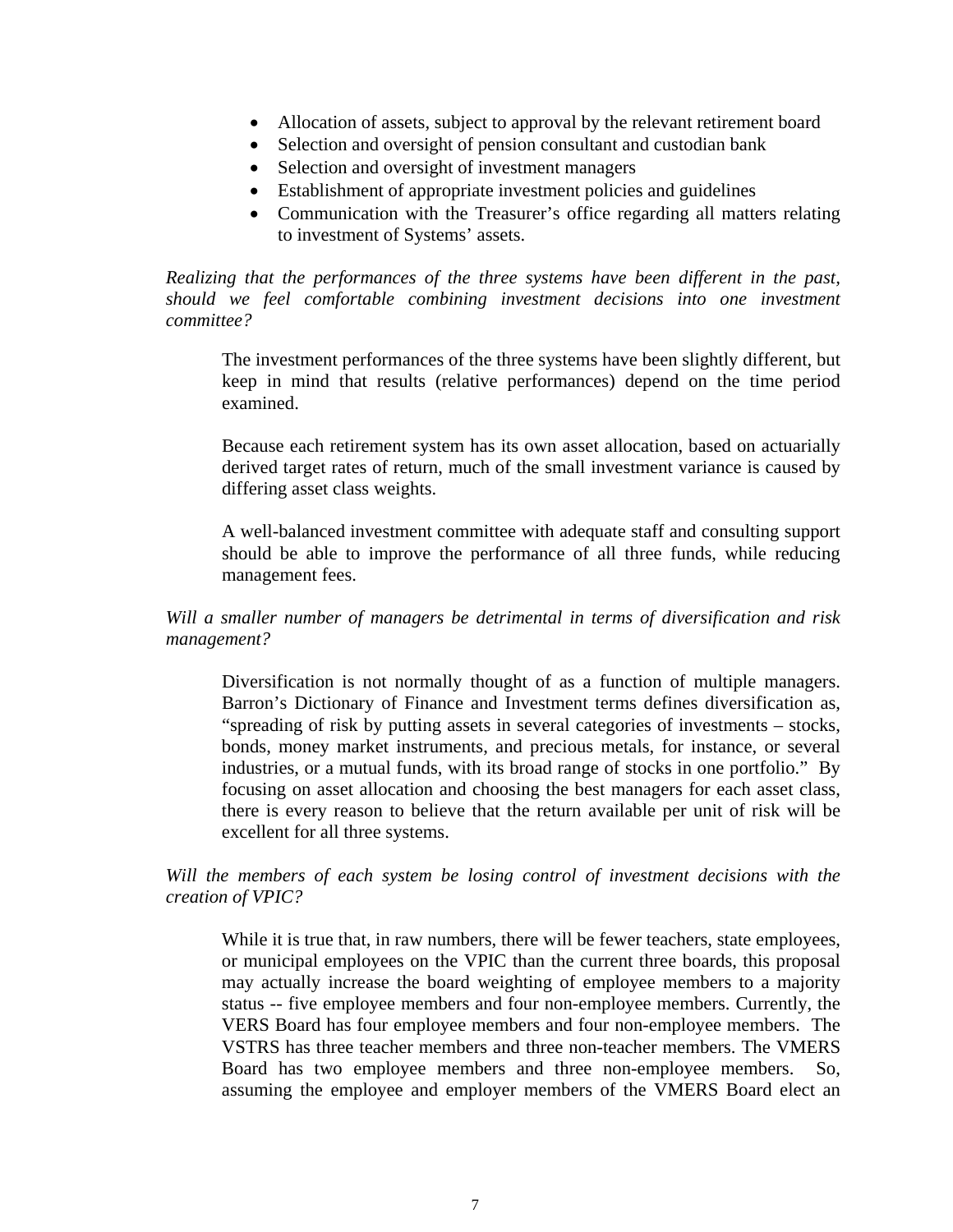employee member to the VPIC, employee board members, as a group, will have more say over investments on VPIC than under the current board structures.

# **Pension Investment Committee Structures in Other States**

No other state in New England has a pension investment system similar to Vermont's current system. The VPIC proposal will move Vermont more into line with these states, which all have unified boards or committees to manage pension funds for multiple systems, except in Connecticut, where the Treasurer serves as the fiduciary/trustee for the funds with advice from an investment advisory council.

## **Connecticut**

The State retirement system includes six retirement plans for teachers, state employees, and participating municipalities.

While there are separate retirement boards for the different groups, with some 12 to 14 members, they do not handle the investments. The State Treasurer is the principal fiduciary for the system and is responsible for the management of the pension funds. The state employees' retirement system and board are housed in the State comptroller's office. The state teachers' retirement board is a separate administrative division of the State.

There is one statutorily created 12-member Investment Advisory Council to *advise* the Treasurer regarding investments.

Twelve members –

State Treasurer Secretary of the Office of Policy and Management Three representatives of the teachers' unions Two representatives of the state employees' unions Five gubernatorial appointments with experience in investments

### **Maine**

The Maine State Retirement System is an independent instrumentality of the State and administers retirement plans that cover State employees, public school teachers (including school administrators and other licensed/certified staff), employees of municipalities and other public entities called participating local districts (PLDs), legislators, and judges.

The responsibility for the Maine State Retirement System is vested in the eight-member MSRS Board of Trustees, all of whom are supposed to have a working knowledge of retirement issues and policy, as well as a general knowledge of finance and investments.

Eight members – State Treasurer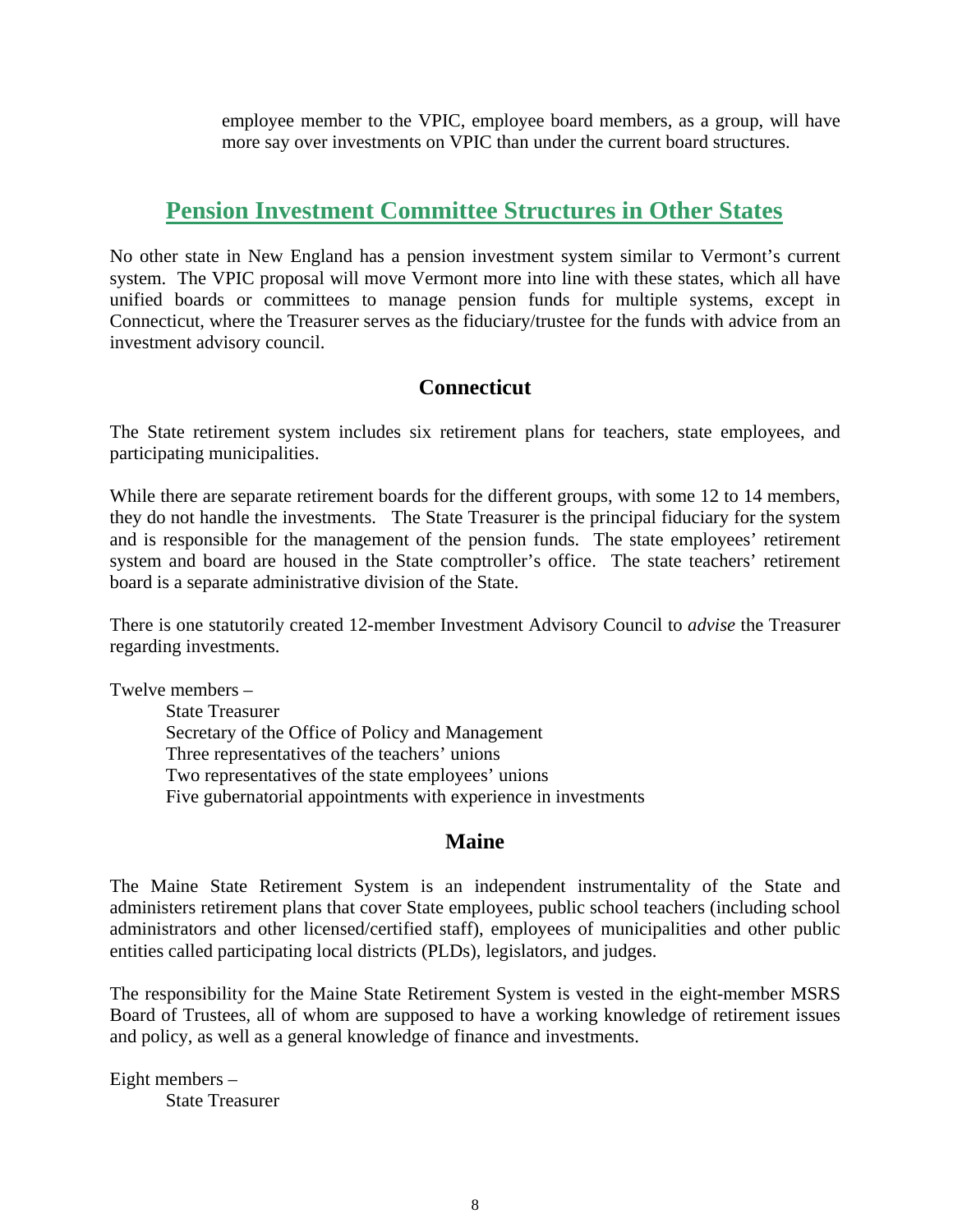One member elected by the Maine State Employees' Association One member elected by the Maine Education Association One system member proposed by Maine Municipal Association Four gubernatorial appointments: One from list submitted by Maine Retired Teachers' Association One MSRS retiree submitted by state and/or municipal retirees Two experts in investments, accounting, banking on actuarial science

#### **Massachusetts**

The Pension Reserves Investment Trust ("PRIT") Fund is a pooled investment fund established to invest the assets of the Massachusetts State Teachers' and Employees' Retirement Systems, and the assets of county, authority, district, and municipal retirement systems that choose to invest in the Fund. There are separate boards charged with administering the system for teachers, state employees, and municipal employees.

The nine-member PRIM Board acts as Trustee for all retirement system investments in the PRIT Fund and is responsible for the control and management of the Fund. There is also a six-member investment advisory committee to the PRIM Board, created by the PRIM Board.

PRIM Board - Nine Members–

State Treasurer, Chair Governor, or designee One of the elected members of the State Teachers' Retirement Board One of the elected members of the State Employees' Retirement Board One elected by the retirees of the State Teachers' Retirement System One elected by the retirees of the State Employees' Retirement System Two Gubernatorial appointments One Treasurer appointment

Investment Advisory Committee – Six members – Appointed by PRIM Board David Grain, Treasurer's appointment, is Chair – experienced in investments/finance Doug Rubin, First Deputy Treasurer Glenn Strehle, Treasurer Emeritus, MIT Herman Daley, Deutsche Asset Management Peter Brooke, Private Equity Investment Professional Ralph White, Board member (state employee member)

#### **New Hampshire**

The New Hampshire Retirement System is an independent instrumentality of the State and includes 47,000 active and 16,000 retired State employees, teachers, and police/firefighters.

The responsibility administration of the system and management funds is vested with a 13 member Board of Trustees.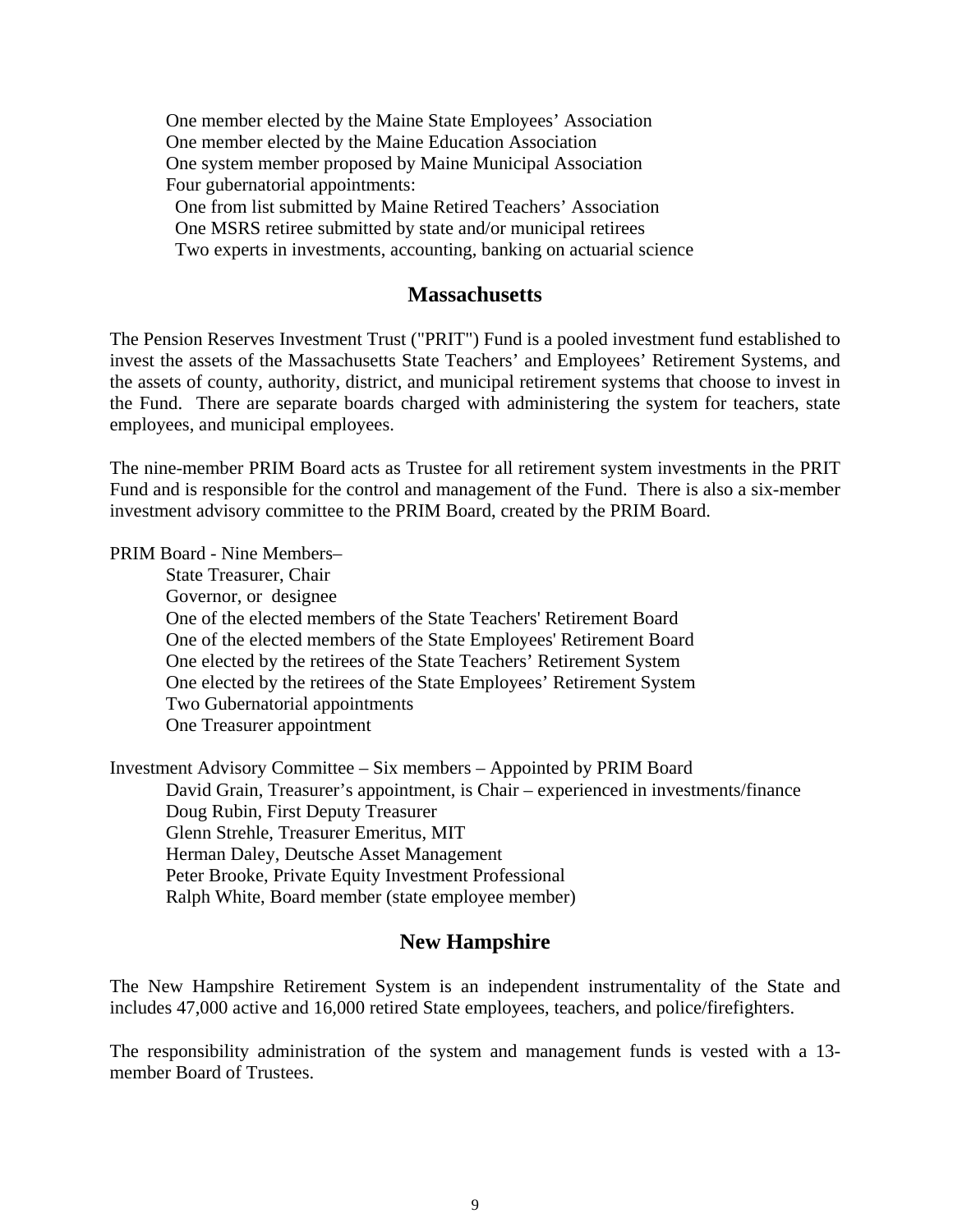Thirteen Members – Treasurer Two gubernatorial appointments – not members of system/business experience Two state employees, nominated by NHSEA and appointed by Governor Two teachers, nominated by NHEA and appointed by Governor Two policemen, nominated by police association and appointed by Governor Two firefighters, nominated by firefighters' association and appointed by Governor One State Senator One Representative

### **Rhode Island**

The Employees' Retirement System of Rhode Island serves state employees and teachers, as well as cities and towns that choose to participate, and is administered through the State Treasurer's Office.

There is both a Retirement Board and a State Investment Commission.

ERS Retirement Board – 15 members

 Treasurer Director of Administration Budget Officer Fiscal Advisor to House Finance Committee President of League of Cities and Towns Two active state employees or union officials elected by active state employees Two active teachers or union officials elected by active teachers One active municipal employee or union official elected by active employees One retired member of ERS elected by retired members of the system Chair of House Finance Committee Chair of Senate Finance Committee Two gubernatorial appointments, one of whom is a C.L.U.

State Investment Commission - Nine voting members/one non-voting member Treasurer Director of Administration Chair of Senate Finance Committee Chair of House Finance Committee Chair of the Higher Education Assistance Authority One teacher, state employee, or municipal employee appointed by the Treasurer Executive Director of the State Retirement Board (nonvoting member) Three members appointed by the Governor – experienced in investments/finance

In addition to the New England States, the investment governance systems of Michigan and Pennsylvania were examined.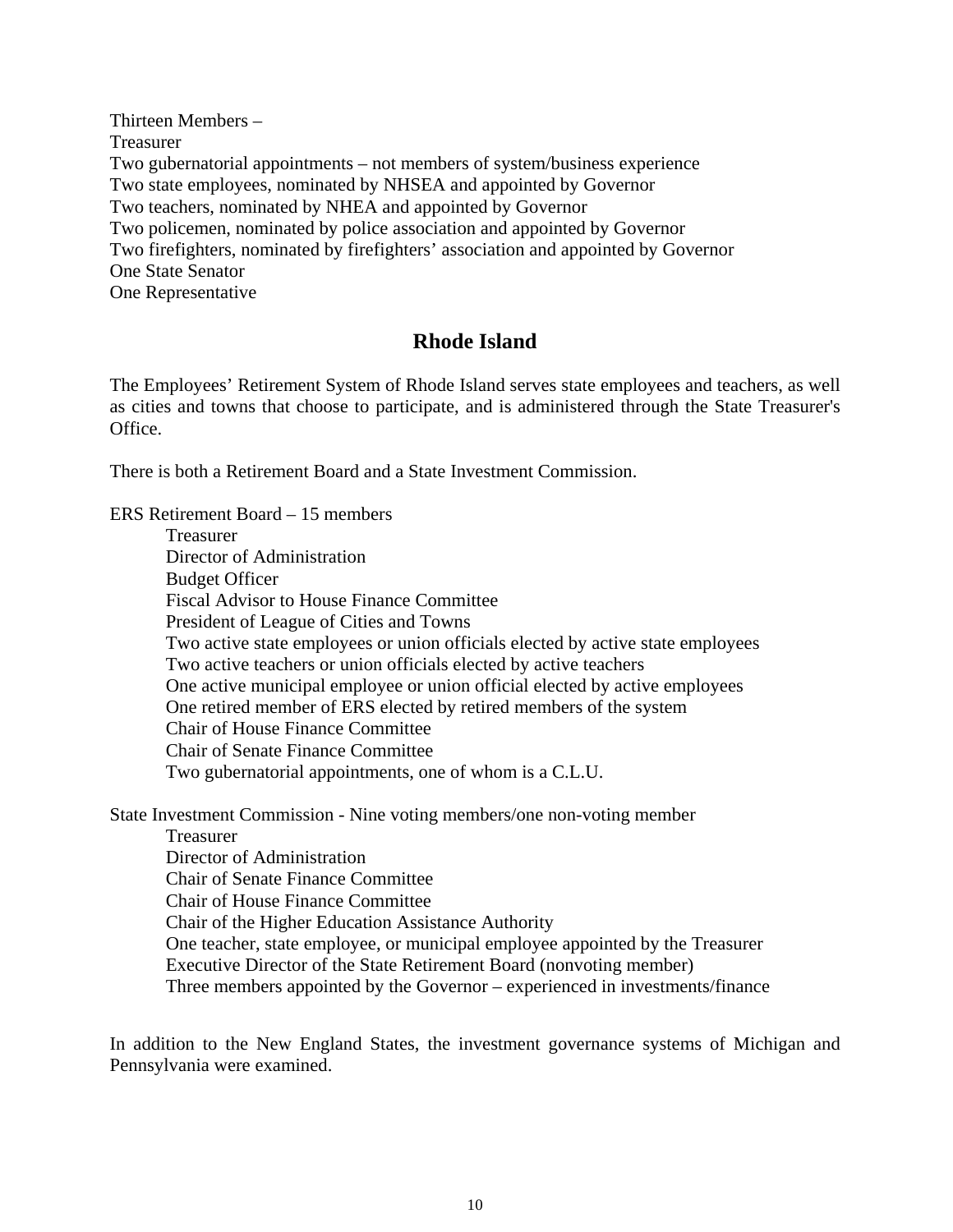### **Michigan**

Michigan operates separate systems for state employees and teachers, as well as a separate system for State police, judges, and legislators. The Michigan Municipal Employees' Retirement System is an independently operated entity. They are all housed administratively within the Department of Management and Budget, Office of Retirement Services.

The State Employees' System has two plans, a defined benefit plan and a defined contribution plan. According to their Web site, State employees hired on or after March 31, 1997, are enrolled in the defined contribution plan.

The net asset value of the defined benefit plan was \$8.4 billion as of 9/30/02.

The State Employees' Retirement System Board is the investment authority for the fund and has nine members:

 The Insurance Commissioner The Attorney General The State Treasurer The Deputy Legislative Auditor General The State Personnel Director Two employee members, appointed by the Governor Two retired system members, appointed by the Governor

The Public School Employees' Retirement System as an eleven-member board, but the State Treasurer is the investment authority for the pension fund, which had a market value of \$29.9 billion as of 9/30/02.

There is a statutorily created five-member "Investment Advisory Committee" to the State Treasurer, which has limited powers to require certain actions by the Treasurer:

 Three public members appointed by the Governor with senate confirmation The Director of Consumer and Industry Services The Director of Management and Budget

The Michigan Municipal Employees' Retirement System is an independent public nonprofit organization, which is an instrumentality of MERS participating municipalities.

The system had approximately \$3.5 billion in investment assets as of June 30, 2002. The investment authority and responsibility is vested in a nine-member board:

 Three officer members Three employee members One Retiree member Two public members

### **Pennsylvania**